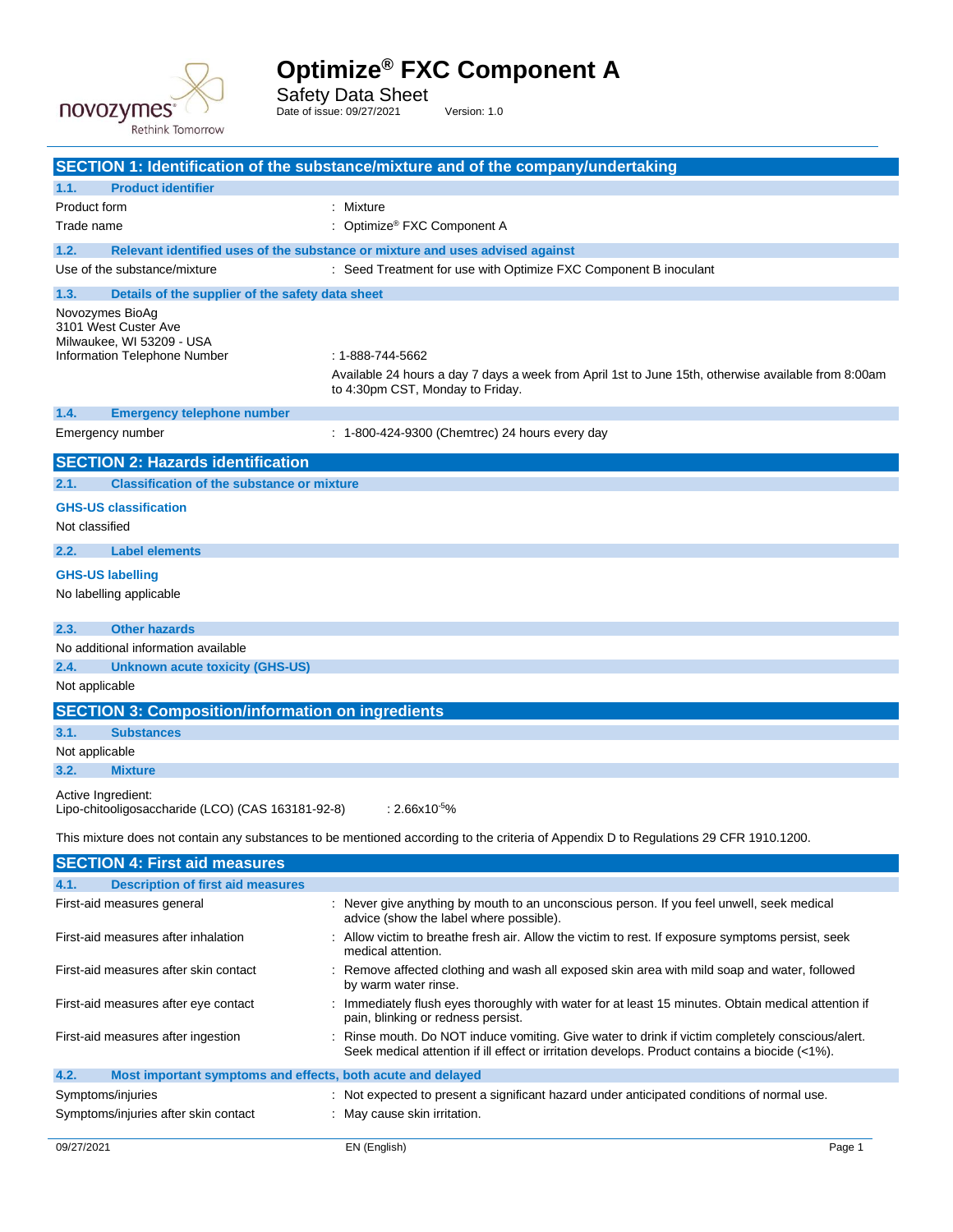Safety Data Sheet

| Symptoms/injuries after eye contact                                                                     | : Contact may cause eye irritation.                                                                                                                                                                                                                     |  |
|---------------------------------------------------------------------------------------------------------|---------------------------------------------------------------------------------------------------------------------------------------------------------------------------------------------------------------------------------------------------------|--|
| Symptoms/injuries after ingestion                                                                       | : May be harmful if swallowed.                                                                                                                                                                                                                          |  |
| 4.3.                                                                                                    |                                                                                                                                                                                                                                                         |  |
| Indication of any immediate medical attention and special treatment needed<br>Treat symptomatically     |                                                                                                                                                                                                                                                         |  |
| <b>SECTION 5: Firefighting measures</b>                                                                 |                                                                                                                                                                                                                                                         |  |
| 5.1.                                                                                                    |                                                                                                                                                                                                                                                         |  |
| <b>Extinguishing media</b><br>Suitable extinguishing media                                              | : Foam. Dry powder. Carbon dioxide. Water spray. Sand.                                                                                                                                                                                                  |  |
| Unsuitable extinguishing media                                                                          | : Do not use a heavy water stream.                                                                                                                                                                                                                      |  |
| 5.2.<br>Special hazards arising from the substance or mixture                                           |                                                                                                                                                                                                                                                         |  |
| Reactivity                                                                                              | : Thermal decomposition generates : oxides of carbon.                                                                                                                                                                                                   |  |
|                                                                                                         |                                                                                                                                                                                                                                                         |  |
| 5.3.<br><b>Advice for firefighters</b><br>Firefighting instructions                                     | : Use water spray or fog for cooling exposed containers. Exercise caution when fighting any                                                                                                                                                             |  |
|                                                                                                         | chemical fire. Prevent fire-fighting water from entering environment.                                                                                                                                                                                   |  |
| Protective equipment for firefighters                                                                   | : Do not enter fire area without proper protective equipment, including respiratory protection.                                                                                                                                                         |  |
| <b>SECTION 6: Accidental release measures</b>                                                           |                                                                                                                                                                                                                                                         |  |
|                                                                                                         |                                                                                                                                                                                                                                                         |  |
| 6.1.<br>Personal precautions, protective equipment and emergency procedures                             |                                                                                                                                                                                                                                                         |  |
| 6.1.1.<br>For non-emergency personnel                                                                   |                                                                                                                                                                                                                                                         |  |
| Emergency procedures                                                                                    | : Evacuate unnecessary personnel.                                                                                                                                                                                                                       |  |
| 6.1.2.<br>For emergency responders                                                                      |                                                                                                                                                                                                                                                         |  |
| Protective equipment                                                                                    | : Equip cleanup crew with proper protection.                                                                                                                                                                                                            |  |
| <b>Emergency procedures</b>                                                                             | : Ventilate area.                                                                                                                                                                                                                                       |  |
| 6.2.<br><b>Environmental precautions</b>                                                                |                                                                                                                                                                                                                                                         |  |
| Prevent entry to sewers and public waters. Notify authorities if liquid enters sewers or public waters. |                                                                                                                                                                                                                                                         |  |
| 6.3.<br>Methods and material for containment and cleaning up                                            |                                                                                                                                                                                                                                                         |  |
| Methods for cleaning up                                                                                 | Soak up spills with inert solids, such as clay or diatomaceous earth as soon as possible. Collect<br>spillage. Store away from other materials. Collect all waste in suitable and labelled containers<br>and dispose according to local legislation.    |  |
| <b>Reference to other sections</b><br>6.4.                                                              |                                                                                                                                                                                                                                                         |  |
| No additional information available                                                                     |                                                                                                                                                                                                                                                         |  |
| <b>SECTION 7: Handling and storage</b>                                                                  |                                                                                                                                                                                                                                                         |  |
| <b>Precautions for safe handling</b><br>7.1.                                                            |                                                                                                                                                                                                                                                         |  |
| Precautions for safe handling                                                                           | : Provide good ventilation in process area to prevent formation of vapour. Wash hands and other<br>exposed areas with mild soap and water before eating, drinking or smoking and when leaving<br>work                                                   |  |
| Hygiene measures                                                                                        | : Wash hands thoroughly after handling. Handle in accordance with good industrial hygiene and<br>safety practices.                                                                                                                                      |  |
| 7.2.<br>Conditions for safe storage, including any incompatibilities                                    |                                                                                                                                                                                                                                                         |  |
| Storage conditions                                                                                      | : Keep only in the original container in a cool, well ventilated place away from: Direct sunlight,<br>Extremely high or low temperatures, Heat sources. Keep container closed when not in use.<br>Keep away from food, drink and animal feeding stuffs. |  |
| Incompatible materials                                                                                  | : None known.                                                                                                                                                                                                                                           |  |
| <b>Specific end use(s)</b><br>7.3.                                                                      |                                                                                                                                                                                                                                                         |  |
| No additional information available                                                                     |                                                                                                                                                                                                                                                         |  |
| <b>SECTION 8: Exposure controls/personal protection</b>                                                 |                                                                                                                                                                                                                                                         |  |
| <b>Control parameters</b><br>8.1.                                                                       |                                                                                                                                                                                                                                                         |  |
| No additional information available                                                                     |                                                                                                                                                                                                                                                         |  |
|                                                                                                         |                                                                                                                                                                                                                                                         |  |
| 8.2.<br><b>Exposure controls</b>                                                                        |                                                                                                                                                                                                                                                         |  |
| Appropriate engineering controls                                                                        | : Ensure adequate ventilation. Emergency eye wash fountains and safety showers should be<br>available in the immediate vicinity of any potential exposure.                                                                                              |  |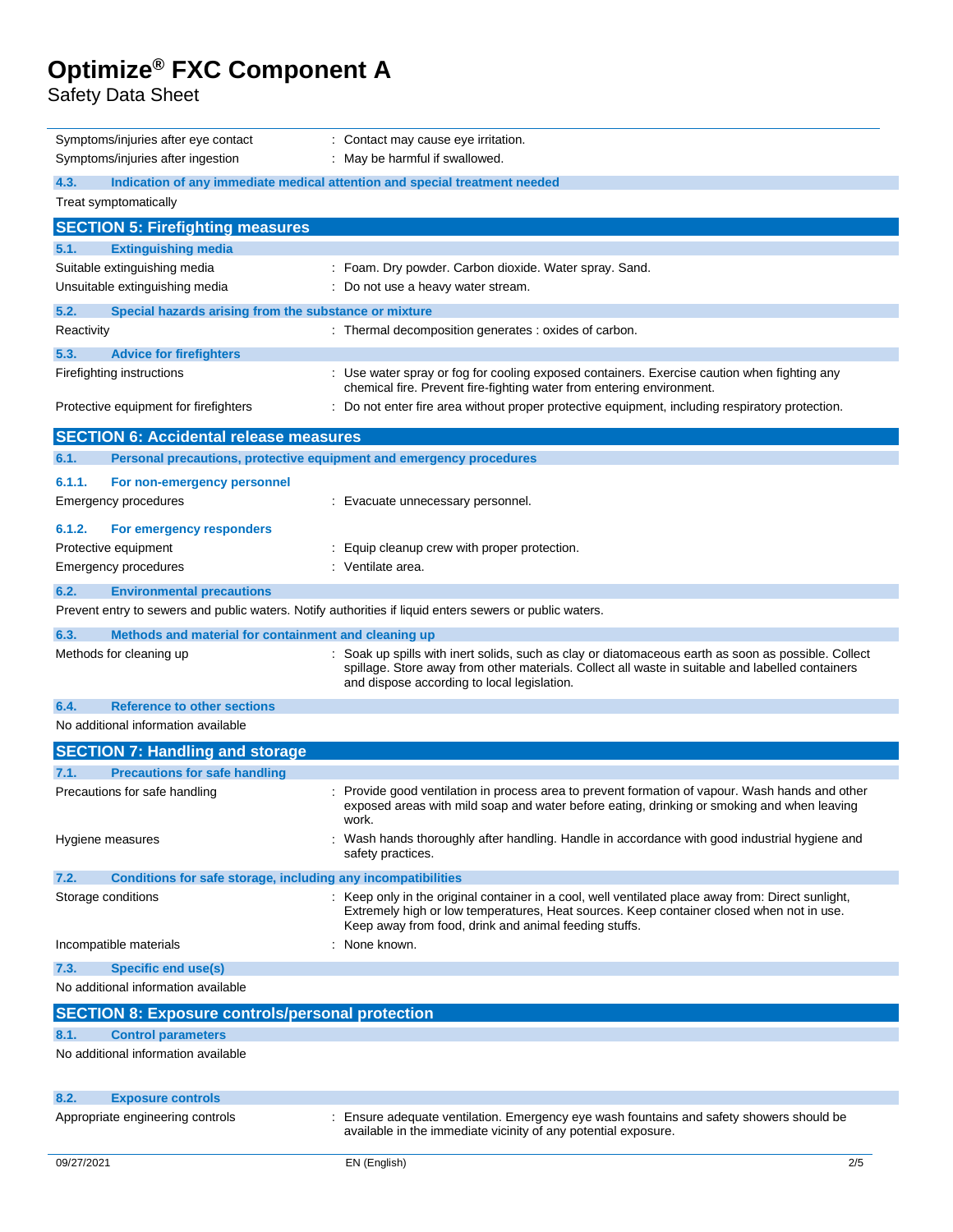Safety Data Sheet

| Wear protective gloves.<br>Chemical goggles or safety glasses.<br>Wear suitable protective clothing.<br>Where exposure through inhalation may occur from use, approved respiratory protection<br>equipment is recommended.<br>: Do not eat, drink or smoke during use.<br><b>SECTION 9: Physical and chemical properties</b><br>Information on basic physical and chemical properties<br>Liquid<br>Colourless liquid<br>Colourless<br>Odorless<br>Odour<br>Odour threshold<br>No data available<br>6.85 at 23°C (1% solution)<br>рH<br>No data available<br>Relative evaporation rate (butyl acetate=1)<br>Melting point<br>Not applicable<br>$0 °C$ (32 $ °F$ )<br>Freezing point<br>100 °C (212 ° F)<br><b>Boiling point</b><br>Flash point<br>None<br>Auto-ignition temperature<br>No data available<br>No data available<br>Decomposition temperature<br>Flammability (solid, gas)<br>Did not flash under test conditions<br>Product is an aqueous solution and >99% water; therefore, assumed to have same vapor<br>pressure as water<br>No data available<br>Relative density<br>0.9994 g/mL<br>Solubility<br>Water: Not applicable<br>Log Pow<br>No data available<br>Log Kow<br>No data available<br>Viscosity, kinematic<br>No data available<br>Viscosity, dynamic<br>No data available<br>No data available<br><b>Explosive properties</b><br>Oxidising properties<br>No data available<br>Not applicable<br><b>Other information</b><br>No additional information available | Personal protective equipment    | : Avoid all unnecessary exposure. Protective goggles. Protective clothing. Gloves. |
|-----------------------------------------------------------------------------------------------------------------------------------------------------------------------------------------------------------------------------------------------------------------------------------------------------------------------------------------------------------------------------------------------------------------------------------------------------------------------------------------------------------------------------------------------------------------------------------------------------------------------------------------------------------------------------------------------------------------------------------------------------------------------------------------------------------------------------------------------------------------------------------------------------------------------------------------------------------------------------------------------------------------------------------------------------------------------------------------------------------------------------------------------------------------------------------------------------------------------------------------------------------------------------------------------------------------------------------------------------------------------------------------------------------------------------------------------------------------------------------------|----------------------------------|------------------------------------------------------------------------------------|
|                                                                                                                                                                                                                                                                                                                                                                                                                                                                                                                                                                                                                                                                                                                                                                                                                                                                                                                                                                                                                                                                                                                                                                                                                                                                                                                                                                                                                                                                                         |                                  |                                                                                    |
|                                                                                                                                                                                                                                                                                                                                                                                                                                                                                                                                                                                                                                                                                                                                                                                                                                                                                                                                                                                                                                                                                                                                                                                                                                                                                                                                                                                                                                                                                         | Hand protection                  |                                                                                    |
|                                                                                                                                                                                                                                                                                                                                                                                                                                                                                                                                                                                                                                                                                                                                                                                                                                                                                                                                                                                                                                                                                                                                                                                                                                                                                                                                                                                                                                                                                         | Eye protection                   |                                                                                    |
|                                                                                                                                                                                                                                                                                                                                                                                                                                                                                                                                                                                                                                                                                                                                                                                                                                                                                                                                                                                                                                                                                                                                                                                                                                                                                                                                                                                                                                                                                         | Skin and body protection         |                                                                                    |
|                                                                                                                                                                                                                                                                                                                                                                                                                                                                                                                                                                                                                                                                                                                                                                                                                                                                                                                                                                                                                                                                                                                                                                                                                                                                                                                                                                                                                                                                                         | Respiratory protection           |                                                                                    |
|                                                                                                                                                                                                                                                                                                                                                                                                                                                                                                                                                                                                                                                                                                                                                                                                                                                                                                                                                                                                                                                                                                                                                                                                                                                                                                                                                                                                                                                                                         | Other information                |                                                                                    |
|                                                                                                                                                                                                                                                                                                                                                                                                                                                                                                                                                                                                                                                                                                                                                                                                                                                                                                                                                                                                                                                                                                                                                                                                                                                                                                                                                                                                                                                                                         |                                  |                                                                                    |
|                                                                                                                                                                                                                                                                                                                                                                                                                                                                                                                                                                                                                                                                                                                                                                                                                                                                                                                                                                                                                                                                                                                                                                                                                                                                                                                                                                                                                                                                                         | 9.1.                             |                                                                                    |
|                                                                                                                                                                                                                                                                                                                                                                                                                                                                                                                                                                                                                                                                                                                                                                                                                                                                                                                                                                                                                                                                                                                                                                                                                                                                                                                                                                                                                                                                                         | Physical state                   |                                                                                    |
|                                                                                                                                                                                                                                                                                                                                                                                                                                                                                                                                                                                                                                                                                                                                                                                                                                                                                                                                                                                                                                                                                                                                                                                                                                                                                                                                                                                                                                                                                         | Appearance                       |                                                                                    |
|                                                                                                                                                                                                                                                                                                                                                                                                                                                                                                                                                                                                                                                                                                                                                                                                                                                                                                                                                                                                                                                                                                                                                                                                                                                                                                                                                                                                                                                                                         | Colour                           |                                                                                    |
|                                                                                                                                                                                                                                                                                                                                                                                                                                                                                                                                                                                                                                                                                                                                                                                                                                                                                                                                                                                                                                                                                                                                                                                                                                                                                                                                                                                                                                                                                         |                                  |                                                                                    |
|                                                                                                                                                                                                                                                                                                                                                                                                                                                                                                                                                                                                                                                                                                                                                                                                                                                                                                                                                                                                                                                                                                                                                                                                                                                                                                                                                                                                                                                                                         |                                  |                                                                                    |
|                                                                                                                                                                                                                                                                                                                                                                                                                                                                                                                                                                                                                                                                                                                                                                                                                                                                                                                                                                                                                                                                                                                                                                                                                                                                                                                                                                                                                                                                                         |                                  |                                                                                    |
|                                                                                                                                                                                                                                                                                                                                                                                                                                                                                                                                                                                                                                                                                                                                                                                                                                                                                                                                                                                                                                                                                                                                                                                                                                                                                                                                                                                                                                                                                         |                                  |                                                                                    |
|                                                                                                                                                                                                                                                                                                                                                                                                                                                                                                                                                                                                                                                                                                                                                                                                                                                                                                                                                                                                                                                                                                                                                                                                                                                                                                                                                                                                                                                                                         |                                  |                                                                                    |
|                                                                                                                                                                                                                                                                                                                                                                                                                                                                                                                                                                                                                                                                                                                                                                                                                                                                                                                                                                                                                                                                                                                                                                                                                                                                                                                                                                                                                                                                                         |                                  |                                                                                    |
|                                                                                                                                                                                                                                                                                                                                                                                                                                                                                                                                                                                                                                                                                                                                                                                                                                                                                                                                                                                                                                                                                                                                                                                                                                                                                                                                                                                                                                                                                         |                                  |                                                                                    |
|                                                                                                                                                                                                                                                                                                                                                                                                                                                                                                                                                                                                                                                                                                                                                                                                                                                                                                                                                                                                                                                                                                                                                                                                                                                                                                                                                                                                                                                                                         |                                  |                                                                                    |
|                                                                                                                                                                                                                                                                                                                                                                                                                                                                                                                                                                                                                                                                                                                                                                                                                                                                                                                                                                                                                                                                                                                                                                                                                                                                                                                                                                                                                                                                                         |                                  |                                                                                    |
|                                                                                                                                                                                                                                                                                                                                                                                                                                                                                                                                                                                                                                                                                                                                                                                                                                                                                                                                                                                                                                                                                                                                                                                                                                                                                                                                                                                                                                                                                         |                                  |                                                                                    |
|                                                                                                                                                                                                                                                                                                                                                                                                                                                                                                                                                                                                                                                                                                                                                                                                                                                                                                                                                                                                                                                                                                                                                                                                                                                                                                                                                                                                                                                                                         |                                  |                                                                                    |
|                                                                                                                                                                                                                                                                                                                                                                                                                                                                                                                                                                                                                                                                                                                                                                                                                                                                                                                                                                                                                                                                                                                                                                                                                                                                                                                                                                                                                                                                                         | Vapour pressure                  |                                                                                    |
|                                                                                                                                                                                                                                                                                                                                                                                                                                                                                                                                                                                                                                                                                                                                                                                                                                                                                                                                                                                                                                                                                                                                                                                                                                                                                                                                                                                                                                                                                         | Relative vapour density at 20 °C |                                                                                    |
|                                                                                                                                                                                                                                                                                                                                                                                                                                                                                                                                                                                                                                                                                                                                                                                                                                                                                                                                                                                                                                                                                                                                                                                                                                                                                                                                                                                                                                                                                         |                                  |                                                                                    |
|                                                                                                                                                                                                                                                                                                                                                                                                                                                                                                                                                                                                                                                                                                                                                                                                                                                                                                                                                                                                                                                                                                                                                                                                                                                                                                                                                                                                                                                                                         |                                  |                                                                                    |
|                                                                                                                                                                                                                                                                                                                                                                                                                                                                                                                                                                                                                                                                                                                                                                                                                                                                                                                                                                                                                                                                                                                                                                                                                                                                                                                                                                                                                                                                                         |                                  |                                                                                    |
|                                                                                                                                                                                                                                                                                                                                                                                                                                                                                                                                                                                                                                                                                                                                                                                                                                                                                                                                                                                                                                                                                                                                                                                                                                                                                                                                                                                                                                                                                         |                                  |                                                                                    |
|                                                                                                                                                                                                                                                                                                                                                                                                                                                                                                                                                                                                                                                                                                                                                                                                                                                                                                                                                                                                                                                                                                                                                                                                                                                                                                                                                                                                                                                                                         |                                  |                                                                                    |
|                                                                                                                                                                                                                                                                                                                                                                                                                                                                                                                                                                                                                                                                                                                                                                                                                                                                                                                                                                                                                                                                                                                                                                                                                                                                                                                                                                                                                                                                                         |                                  |                                                                                    |
|                                                                                                                                                                                                                                                                                                                                                                                                                                                                                                                                                                                                                                                                                                                                                                                                                                                                                                                                                                                                                                                                                                                                                                                                                                                                                                                                                                                                                                                                                         |                                  |                                                                                    |
|                                                                                                                                                                                                                                                                                                                                                                                                                                                                                                                                                                                                                                                                                                                                                                                                                                                                                                                                                                                                                                                                                                                                                                                                                                                                                                                                                                                                                                                                                         |                                  |                                                                                    |
|                                                                                                                                                                                                                                                                                                                                                                                                                                                                                                                                                                                                                                                                                                                                                                                                                                                                                                                                                                                                                                                                                                                                                                                                                                                                                                                                                                                                                                                                                         | <b>Explosive limits</b>          |                                                                                    |
|                                                                                                                                                                                                                                                                                                                                                                                                                                                                                                                                                                                                                                                                                                                                                                                                                                                                                                                                                                                                                                                                                                                                                                                                                                                                                                                                                                                                                                                                                         | 9.2.                             |                                                                                    |
|                                                                                                                                                                                                                                                                                                                                                                                                                                                                                                                                                                                                                                                                                                                                                                                                                                                                                                                                                                                                                                                                                                                                                                                                                                                                                                                                                                                                                                                                                         |                                  |                                                                                    |
| <b>SECTION 10: Stability and reactivity</b>                                                                                                                                                                                                                                                                                                                                                                                                                                                                                                                                                                                                                                                                                                                                                                                                                                                                                                                                                                                                                                                                                                                                                                                                                                                                                                                                                                                                                                             |                                  |                                                                                    |

| 10.1.  | <b>Reactivity</b>                                                  |
|--------|--------------------------------------------------------------------|
| Stable |                                                                    |
| 10.2.  | <b>Chemical stability</b>                                          |
| Stable |                                                                    |
| 10.3.  | <b>Possibility of hazardous reactions</b>                          |
|        | Hazardous polymerization will not occur.                           |
| 10.4.  | <b>Conditions to avoid</b>                                         |
|        | Direct sunlight. Heat sources. Extremely high or low temperatures. |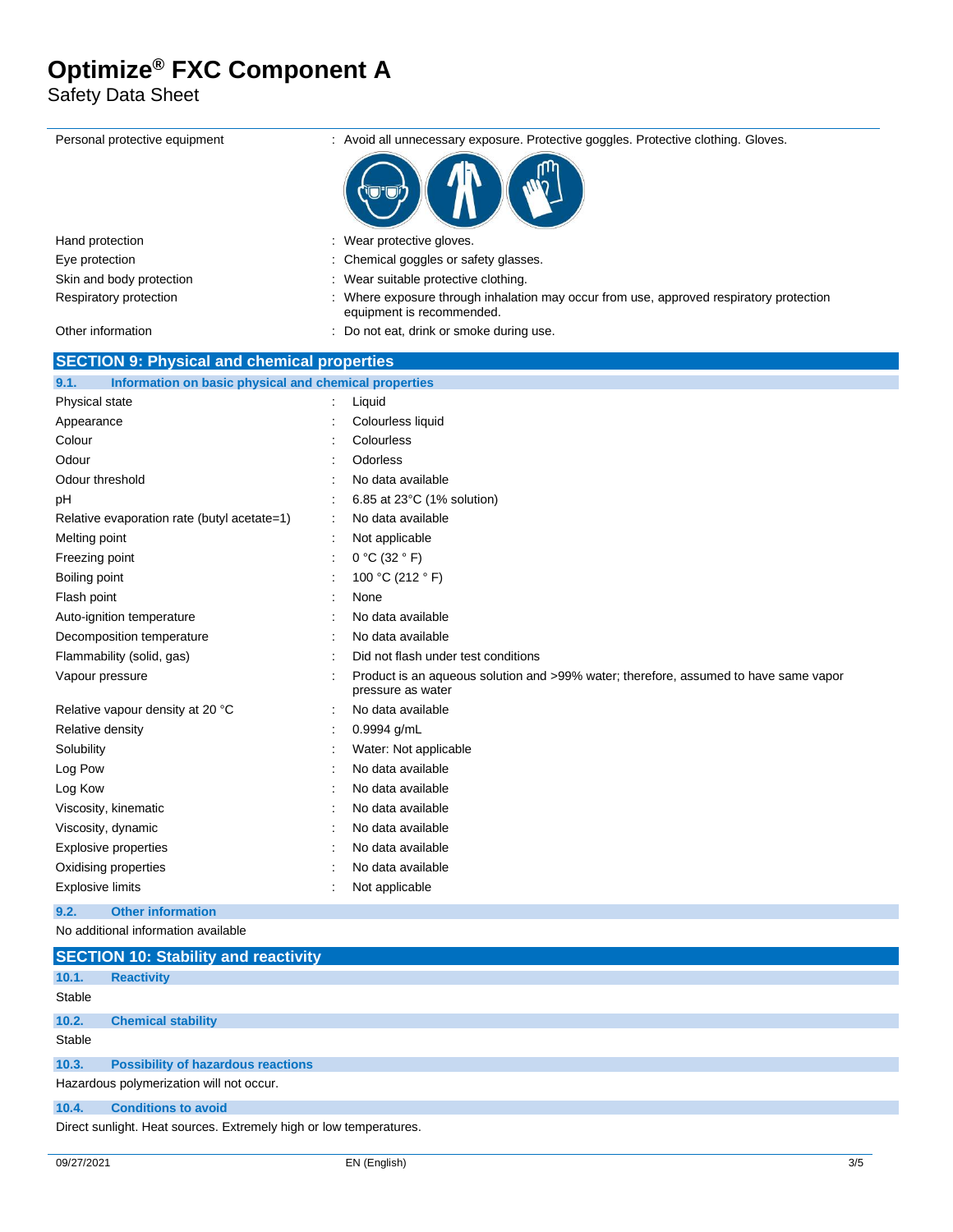Safety Data Sheet

**10.5. Incompatible materials** None known. **10.6. Hazardous decomposition products** Thermal decomposition generates: carbon oxides (CO, CO2). **SECTION 11: Toxicological information 11.1. Information on toxicological effects** Acute toxicity in the contract of the classified in the classified in the classified in the classified in the classified in the classified in the classified in the classified in the classified in the classified in the clas (Based on available data, the classification criteria are not met) Skin corrosion/irritation : Not classified (Based on available data, the classification criteria are not met) pH: 6 - 8 Serious eye damage/irritation : Not classified (Based on available data, the classification criteria are not met) pH: 6 - 8 Respiratory or skin sensitisation : Not classified (Based on available data, the classification criteria are not met) Germ cell mutagenicity **in the case of the Contract Contract Contract Contract Contract Contract Contract Contract Contract Contract Contract Contract Contract Contract Contract Contract Contract Contract Contract Contract** (Based on available data, the classification criteria are not met) Carcinogenicity **Carcinogenicity 1999 Carcinogenicity Carcinogenicity Carcial Structure 2009 Carcial Structure 2009 Carcial Structure 2009 Carcial Structure 2009 Carcial Structure 2009 Carcial Structure 2** (Based on available data, the classification criteria are not met) Reproductive toxicity in the set of the Reproductive toxicity in the set of the Reproductive toxicity (Based on available data, the classification criteria are not met) Specific target organ toxicity (single exposure) : Not classified (Based on available data, the classification criteria are not met) Specific target organ toxicity (repeated exposure) : Not classified (Based on available data, the classification criteria are not met) Aspiration hazard **in the set of the set of the set of the set of the set of the set of the set of the set of the set of the set of the set of the set of the set of the set of the set of the set of the set of the set of th** (Based on available data, the classification criteria are not met) Symptoms/injuries after skin contact : May cause skin irritation. Symptoms/injuries after eye contact : Contact may cause eye irritation. Symptoms/injuries after ingestion : May be harmful if swallowed. **SECTION 12: Ecological information 12.1. Toxicity** No additional information available **12.2. Persistence and degradability Optimize ® FXC Component A** Persistence and degradability Not established **12.3. Bioaccumulative potential Optimize ® FXC Component A** Bioaccumulative potential Not established **12.4. Mobility in soil**

No additional information available

| 12.5.<br>Other adverse effects |                                       |
|--------------------------------|---------------------------------------|
| Effect on ozone layer          | : No additional information available |
| Effect on the global warming   | : No additional information available |
| Other information              | : Avoid release to the environment.   |